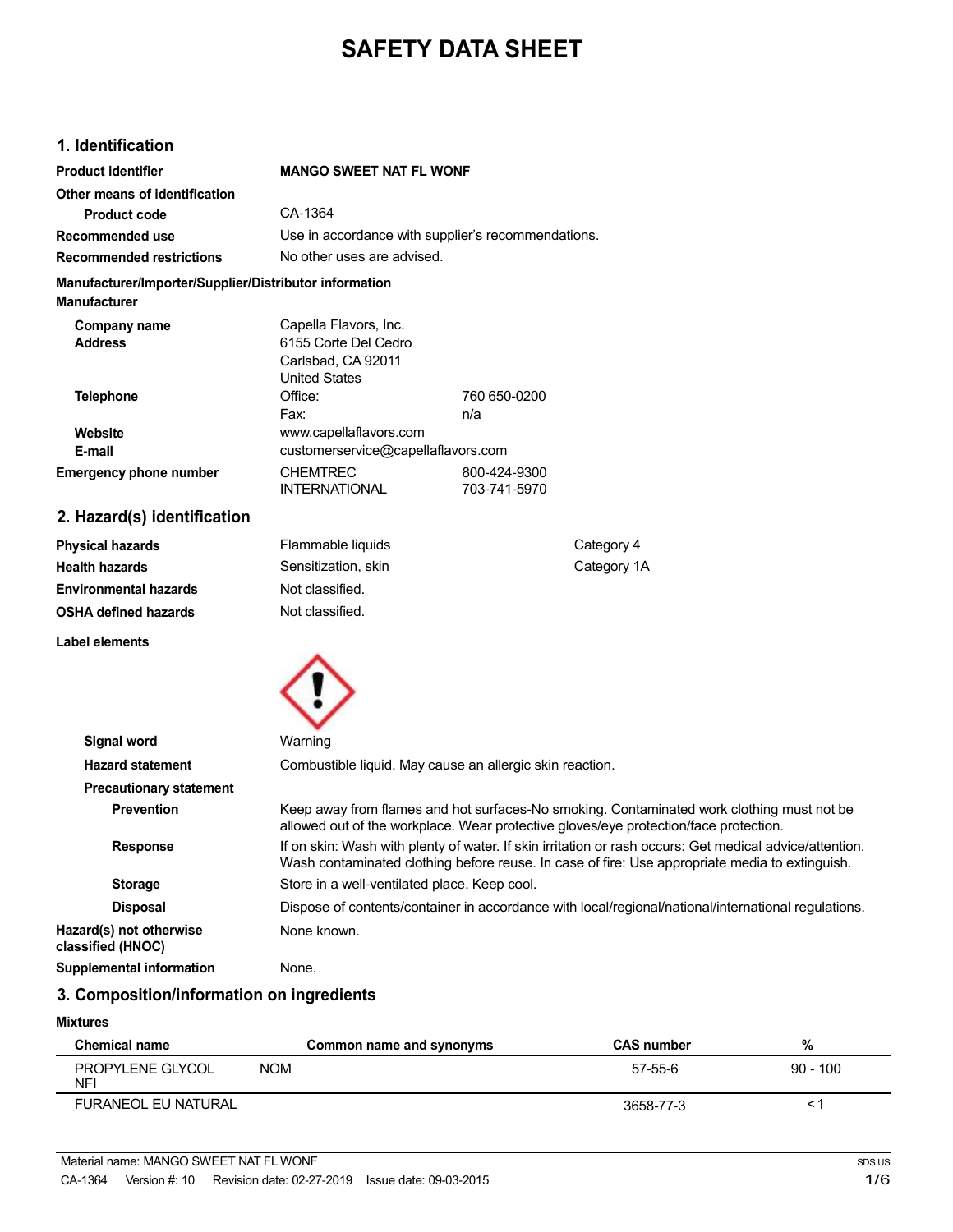| <b>Chemical name</b>                                                         | <b>Common name and synonyms</b>                                                                                                                                                                                                                                                                                                                                                                                                                                                                                                                                  | <b>CAS number</b> | %       |
|------------------------------------------------------------------------------|------------------------------------------------------------------------------------------------------------------------------------------------------------------------------------------------------------------------------------------------------------------------------------------------------------------------------------------------------------------------------------------------------------------------------------------------------------------------------------------------------------------------------------------------------------------|-------------------|---------|
| ORANGE OIL1X NA NOP                                                          |                                                                                                                                                                                                                                                                                                                                                                                                                                                                                                                                                                  | 8008-57-9         | < 1     |
| Other components below reportable levels                                     |                                                                                                                                                                                                                                                                                                                                                                                                                                                                                                                                                                  |                   | $1 - 3$ |
|                                                                              | *Designates that a specific chemical identity and/or percentage of composition has been withheld as a trade secret.                                                                                                                                                                                                                                                                                                                                                                                                                                              |                   |         |
| 4. First-aid measures                                                        |                                                                                                                                                                                                                                                                                                                                                                                                                                                                                                                                                                  |                   |         |
| <b>Inhalation</b>                                                            | Move to fresh air. Call a physician if symptoms develop or persist.                                                                                                                                                                                                                                                                                                                                                                                                                                                                                              |                   |         |
| <b>Skin contact</b>                                                          | Remove contaminated clothing immediately and wash skin with soap and water. In case of<br>eczema or other skin disorders: Seek medical attention and take along these instructions.                                                                                                                                                                                                                                                                                                                                                                              |                   |         |
| Eye contact                                                                  | Rinse with water. Get medical attention if irritation develops and persists.                                                                                                                                                                                                                                                                                                                                                                                                                                                                                     |                   |         |
| Ingestion                                                                    | Rinse mouth. Get medical attention if symptoms occur.                                                                                                                                                                                                                                                                                                                                                                                                                                                                                                            |                   |         |
| <b>Most important</b><br>symptoms/effects, acute and<br>delayed              | Direct contact with eyes may cause temporary irritation. May cause an allergic skin reaction.<br>Dermatitis. Rash.                                                                                                                                                                                                                                                                                                                                                                                                                                               |                   |         |
| Indication of immediate<br>medical attention and special<br>treatment needed | Provide general supportive measures and treat symptomatically. Keep victim under observation.<br>Symptoms may be delayed.                                                                                                                                                                                                                                                                                                                                                                                                                                        |                   |         |
| <b>General information</b>                                                   | Ensure that medical personnel are aware of the material(s) involved, and take precautions to<br>protect themselves. Wash contaminated clothing before reuse.                                                                                                                                                                                                                                                                                                                                                                                                     |                   |         |
| 5. Fire-fighting measures                                                    |                                                                                                                                                                                                                                                                                                                                                                                                                                                                                                                                                                  |                   |         |
| Suitable extinguishing media                                                 | Water fog. Alcohol resistant foam. Dry chemical powder. Carbon dioxide (CO2).                                                                                                                                                                                                                                                                                                                                                                                                                                                                                    |                   |         |
| Unsuitable extinguishing<br>media                                            | Do not use water jet as an extinguisher, as this will spread the fire.                                                                                                                                                                                                                                                                                                                                                                                                                                                                                           |                   |         |
| Specific hazards arising from<br>the chemical                                | The product is combustible, and heating may generate vapors which may form explosive vapor/air<br>mixtures. During fire, gases hazardous to health may be formed.                                                                                                                                                                                                                                                                                                                                                                                                |                   |         |
| Special protective equipment<br>and precautions for firefighters             | Self-contained breathing apparatus and full protective clothing must be worn in case of fire.                                                                                                                                                                                                                                                                                                                                                                                                                                                                    |                   |         |
| <b>Fire fighting</b><br>equipment/instructions                               | In case of fire and/or explosion do not breathe fumes. Move containers from fire area if you can do<br>so without risk.                                                                                                                                                                                                                                                                                                                                                                                                                                          |                   |         |
| <b>Specific methods</b>                                                      | Use standard firefighting procedures and consider the hazards of other involved materials.                                                                                                                                                                                                                                                                                                                                                                                                                                                                       |                   |         |
| <b>General fire hazards</b>                                                  | Combustible liquid.                                                                                                                                                                                                                                                                                                                                                                                                                                                                                                                                              |                   |         |
| 6. Accidental release measures                                               |                                                                                                                                                                                                                                                                                                                                                                                                                                                                                                                                                                  |                   |         |
| Personal precautions,<br>protective equipment and<br>emergency procedures    | Keep unnecessary personnel away. Keep people away from and upwind of spill/leak. Eliminate all<br>ignition sources (no smoking, flares, sparks, or flames in immediate area). Wear appropriate<br>protective equipment and clothing during clean-up. Avoid breathing mist/vapors. Do not touch<br>damaged containers or spilled material unless wearing appropriate protective clothing. Ensure<br>adequate ventilation. Local authorities should be advised if significant spillages cannot be<br>contained. For personal protection, see section 8 of the SDS. |                   |         |
| <b>Methods and materials for</b><br>containment and cleaning up              | Use water spray to reduce vapors or divert vapor cloud drift. Eliminate all ignition sources (no<br>smoking, flares, sparks, or flames in immediate area). Keep combustibles (wood, paper, oil, etc.)<br>away from spilled material.                                                                                                                                                                                                                                                                                                                             |                   |         |
|                                                                              | Large Spills: Stop the flow of material, if this is without risk. Dike the spilled material, where this is<br>possible. Use a non-combustible material like vermiculite, sand or earth to soak up the product<br>and place into a container for later disposal. Following product recovery, flush area with water.                                                                                                                                                                                                                                               |                   |         |
|                                                                              | Small Spills: Absorb with earth, sand or other non-combustible material and transfer to containers<br>for later disposal. Wipe up with absorbent material (e.g. cloth, fleece). Clean surface thoroughly to<br>remove residual contamination.                                                                                                                                                                                                                                                                                                                    |                   |         |

Never return spills to original containers for re-use. For waste disposal, see section 13 of the SDS. Avoid discharge into drains, water courses or onto the ground.

# **Environmental precautions 7. Handling and storage**

**Precautions for safe handling**

Keep away from open flames, hot surfaces and sources of ignition. When using do not smoke. Avoid breathing mist/vapors. Avoid contact with eyes, skin, and clothing. Avoid prolonged exposure. Provide adequate ventilation. Wear appropriate personal protective equipment. Observe good industrial hygiene practices.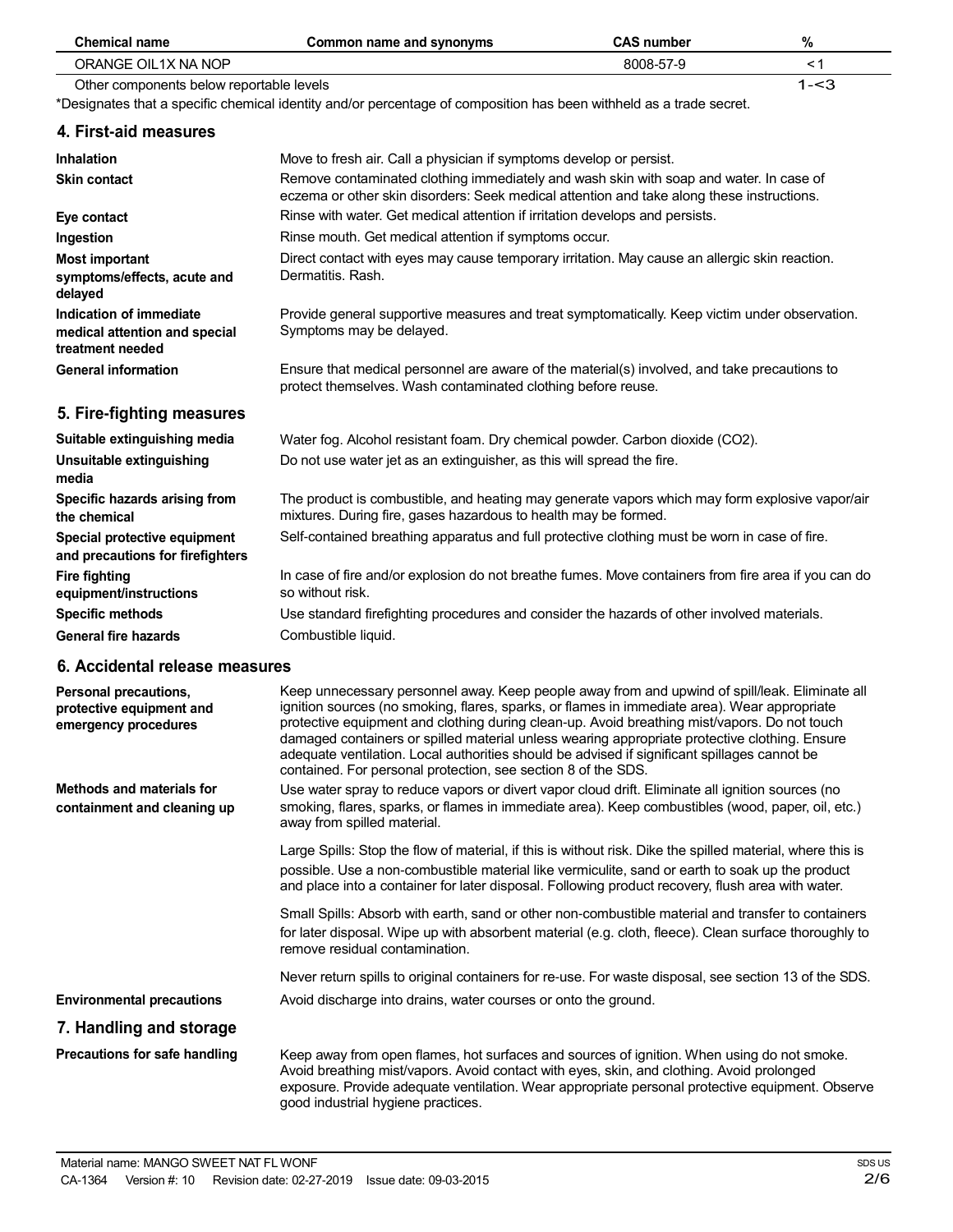Keep away from heat, sparks and open flame. Store in a cool, dry place out of direct sunlight. Store in tightly closed container. Store in a well-ventilated place. Keep in an area equipped with sprinklers. Store away from incompatible materials (see Section 10 of the SDS).

## **8. Exposure controls/personal protection**

#### **Occupational exposure limits**

The following constituents are the only constituents of the product which have a PEL, TLV or other recommended exposure limit. At this time, the other constituents have no known exposure limits.

| US. Workplace Environmental Exposure Level (WEEL) Guides |                                                                                                                                                                                                                                                                                                                                                                    |             |             |
|----------------------------------------------------------|--------------------------------------------------------------------------------------------------------------------------------------------------------------------------------------------------------------------------------------------------------------------------------------------------------------------------------------------------------------------|-------------|-------------|
| <b>Components</b>                                        | Type                                                                                                                                                                                                                                                                                                                                                               | Value       | <b>Form</b> |
| PROPYLENE GLYCOL<br>NOM NFI (CAS 57-55-6)                | <b>TWA</b>                                                                                                                                                                                                                                                                                                                                                         | 10 mg/m $3$ | Aerosol.    |
| <b>Biological limit values</b>                           | No biological exposure limits noted for the ingredient(s).                                                                                                                                                                                                                                                                                                         |             |             |
| Appropriate engineering<br>controls                      | Good general ventilation should be used. Ventilation rates should be matched to conditions. If<br>applicable, use process enclosures, local exhaust ventilation, or other engineering controls to<br>maintain airborne levels below recommended exposure limits. If exposure limits have not been<br>established, maintain airborne levels to an acceptable level. |             |             |
|                                                          | Individual protection measures, such as personal protective equipment                                                                                                                                                                                                                                                                                              |             |             |
| <b>Eye/face protection</b>                               | Face shield is recommended. Wear safety glasses with side shields (or goggles).                                                                                                                                                                                                                                                                                    |             |             |
| <b>Skin protection</b>                                   |                                                                                                                                                                                                                                                                                                                                                                    |             |             |
| <b>Hand protection</b>                                   | Wear appropriate chemical resistant gloves.                                                                                                                                                                                                                                                                                                                        |             |             |
| <b>Other</b>                                             | Wear appropriate chemical resistant clothing. Use of an impervious apron is recommended.                                                                                                                                                                                                                                                                           |             |             |
| <b>Respiratory protection</b><br><b>Thermal hazards</b>  | If engineering controls do not maintain airborne concentrations below recommended exposure<br>limits (where applicable) or to an acceptable level (in countries where exposure limits have not<br>been established), an approved respirator must be worn.<br>Wear appropriate thermal protective clothing, when necessary.                                         |             |             |
| <b>General hygiene</b><br>considerations                 | When using do not smoke. Always observe good personal hygiene measures, such as washing<br>after handling the material and before eating, drinking, and/or smoking. Routinely wash work<br>clothing and protective equipment to remove contaminants. Contaminated work clothing should not<br>be allowed out of the workplace.                                     |             |             |

### **9. Physical and chemical properties**

| Appearance                                   |                                               |
|----------------------------------------------|-----------------------------------------------|
| <b>Physical state</b>                        | Liquid.                                       |
| Form                                         | Liquid.                                       |
| Color                                        | Not available.                                |
| Odor                                         | Not available.                                |
| Odor threshold                               | Not available.                                |
| рH                                           | Not available.                                |
| Melting point/freezing point                 | -74.2 $\degree$ F (-59 $\degree$ C) estimated |
| Initial boiling point and boiling<br>range   | 370.76 °F (188.2 °C) estimated                |
| <b>Flash point</b>                           | 161.2 °F (71.8 °C) Closed Cup                 |
| <b>Evaporation rate</b>                      | Not available.                                |
| Flammability (solid, gas)                    | Not applicable.                               |
| Upper/lower flammability or explosive limits |                                               |
| <b>Flammability limit - lower</b><br>$(\% )$ | Not available.                                |
| <b>Flammability limit - upper</b><br>$(\%)$  | Not available.                                |
| Explosive limit - lower (%)                  | Not available.                                |
| Explosive limit - upper (%)                  | Not available.                                |
| Vapor pressure                               | 0.17 hPa estimated                            |
| Vapor density                                | Not available.                                |
| <b>Relative density</b>                      | Not available.                                |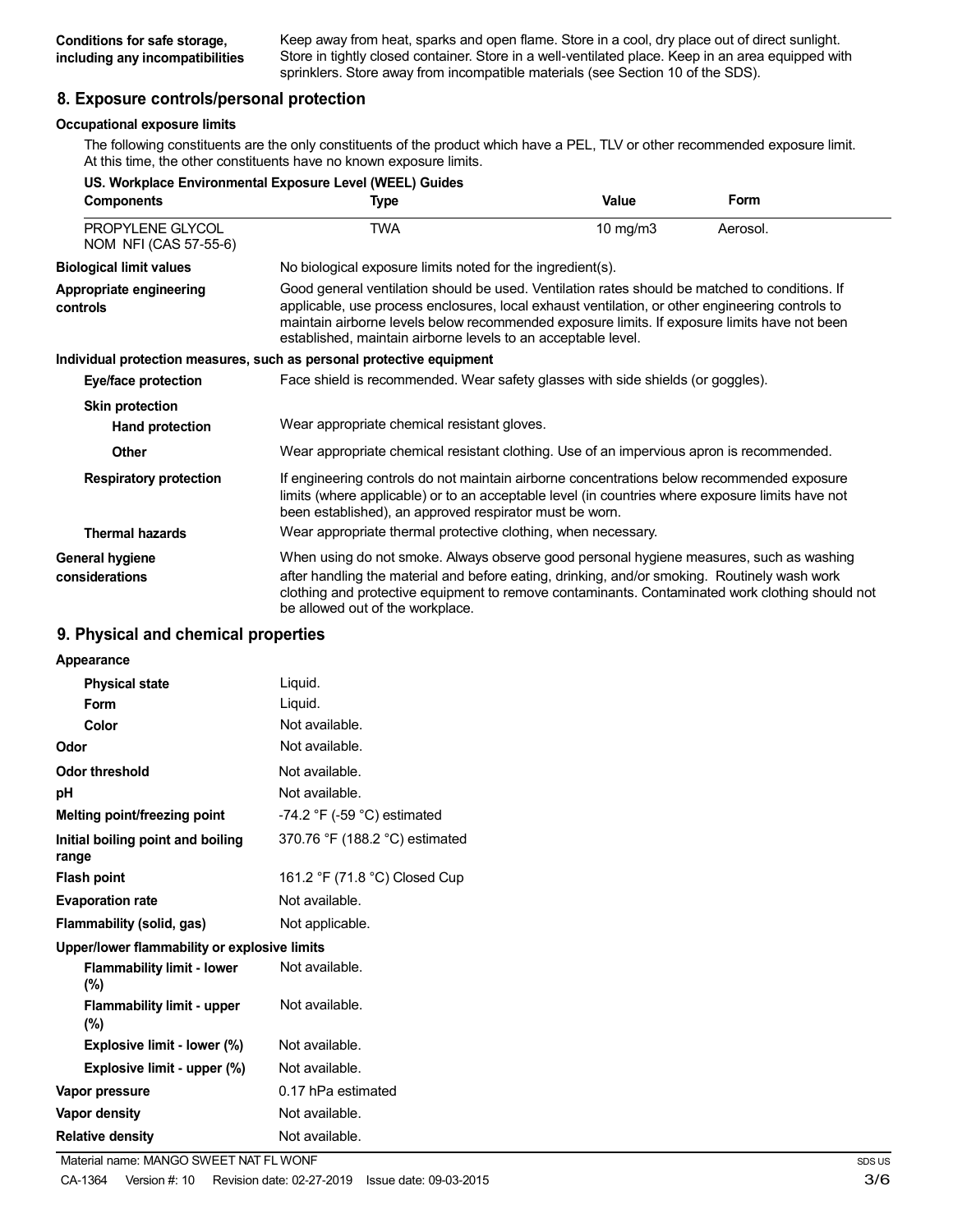| Solubility(ies)                                                                    |                                                                                                                                                                          |
|------------------------------------------------------------------------------------|--------------------------------------------------------------------------------------------------------------------------------------------------------------------------|
| Solubility (water)                                                                 | Not available.                                                                                                                                                           |
| <b>Partition coefficient</b><br>(n-octanol/water)                                  | Not available.                                                                                                                                                           |
| <b>Auto-ignition temperature</b>                                                   | 700 °F (371.11 °C) estimated                                                                                                                                             |
| <b>Decomposition temperature</b>                                                   | Not available.                                                                                                                                                           |
| <b>Viscosity</b>                                                                   | Not available.                                                                                                                                                           |
| Other information                                                                  |                                                                                                                                                                          |
| <b>Density</b>                                                                     | 0.81 g/cm3 estimated                                                                                                                                                     |
| <b>Explosive properties</b>                                                        | Not explosive.                                                                                                                                                           |
| <b>Flammability class</b>                                                          | Combustible IIIA estimated                                                                                                                                               |
| <b>Oxidizing properties</b>                                                        | Not oxidizing.                                                                                                                                                           |
| <b>Refractive index</b>                                                            | 1.4177 - 1.4477                                                                                                                                                          |
| <b>Specific gravity</b>                                                            | $1.02 - 1.05$                                                                                                                                                            |
| 10. Stability and reactivity                                                       |                                                                                                                                                                          |
| <b>Reactivity</b>                                                                  | The product is stable and non-reactive under normal conditions of use, storage and transport.                                                                            |
| <b>Chemical stability</b>                                                          | Material is stable under normal conditions.                                                                                                                              |
| <b>Possibility of hazardous</b><br>reactions                                       | No dangerous reaction known under conditions of normal use.                                                                                                              |
| <b>Conditions to avoid</b>                                                         | Keep away from heat, hot surfaces, sparks, open flames and other ignition sources. Avoid<br>temperatures exceeding the flash point. Contact with incompatible materials. |
| Incompatible materials                                                             | Strong oxidizing agents.                                                                                                                                                 |
| <b>Hazardous decomposition</b><br>products                                         | No hazardous decomposition products are known.                                                                                                                           |
| 11. Toxicological information                                                      |                                                                                                                                                                          |
| Information on likely routes of exposure                                           |                                                                                                                                                                          |
| <b>Inhalation</b>                                                                  | Prolonged inhalation may be harmful.                                                                                                                                     |
| <b>Skin contact</b>                                                                | May cause an allergic skin reaction.                                                                                                                                     |
| Eye contact                                                                        | Direct contact with eyes may cause temporary irritation.                                                                                                                 |
| Ingestion                                                                          | Expected to be a low ingestion hazard.                                                                                                                                   |
| Symptoms related to the<br>physical, chemical and<br>toxicological characteristics | May cause an allergic skin reaction. Dermatitis. Rash.                                                                                                                   |
| Information on toxicological effects                                               |                                                                                                                                                                          |
| <b>Acute toxicity</b>                                                              | Not available.                                                                                                                                                           |
| <b>Skin corrosion/irritation</b>                                                   | Prolonged skin contact may cause temporary irritation.                                                                                                                   |
| Serious eye damage/eye<br>irritation                                               | Direct contact with eyes may cause temporary irritation.                                                                                                                 |
| Respiratory or skin sensitization                                                  |                                                                                                                                                                          |
| <b>Respiratory sensitization</b>                                                   | Not a respiratory sensitizer.                                                                                                                                            |
| <b>Skin sensitization</b>                                                          | May cause an allergic skin reaction.                                                                                                                                     |
| Germ cell mutagenicity                                                             | No data available to indicate product or any components present at greater than 0.1% are<br>mutagenic or genotoxic.                                                      |
| Carcinogenicity                                                                    | Not classifiable as to carcinogenicity to humans.                                                                                                                        |
| IARC Monographs. Overall Evaluation of Carcinogenicity<br>Not listed.              |                                                                                                                                                                          |
|                                                                                    | OSHA Specifically Regulated Substances (29 CFR 1910.1001-1052)                                                                                                           |
| Not regulated.<br>Not listed.                                                      | US. National Toxicology Program (NTP) Report on Carcinogens                                                                                                              |
| <b>Reproductive toxicity</b>                                                       | This product is not expected to cause reproductive or developmental effects.                                                                                             |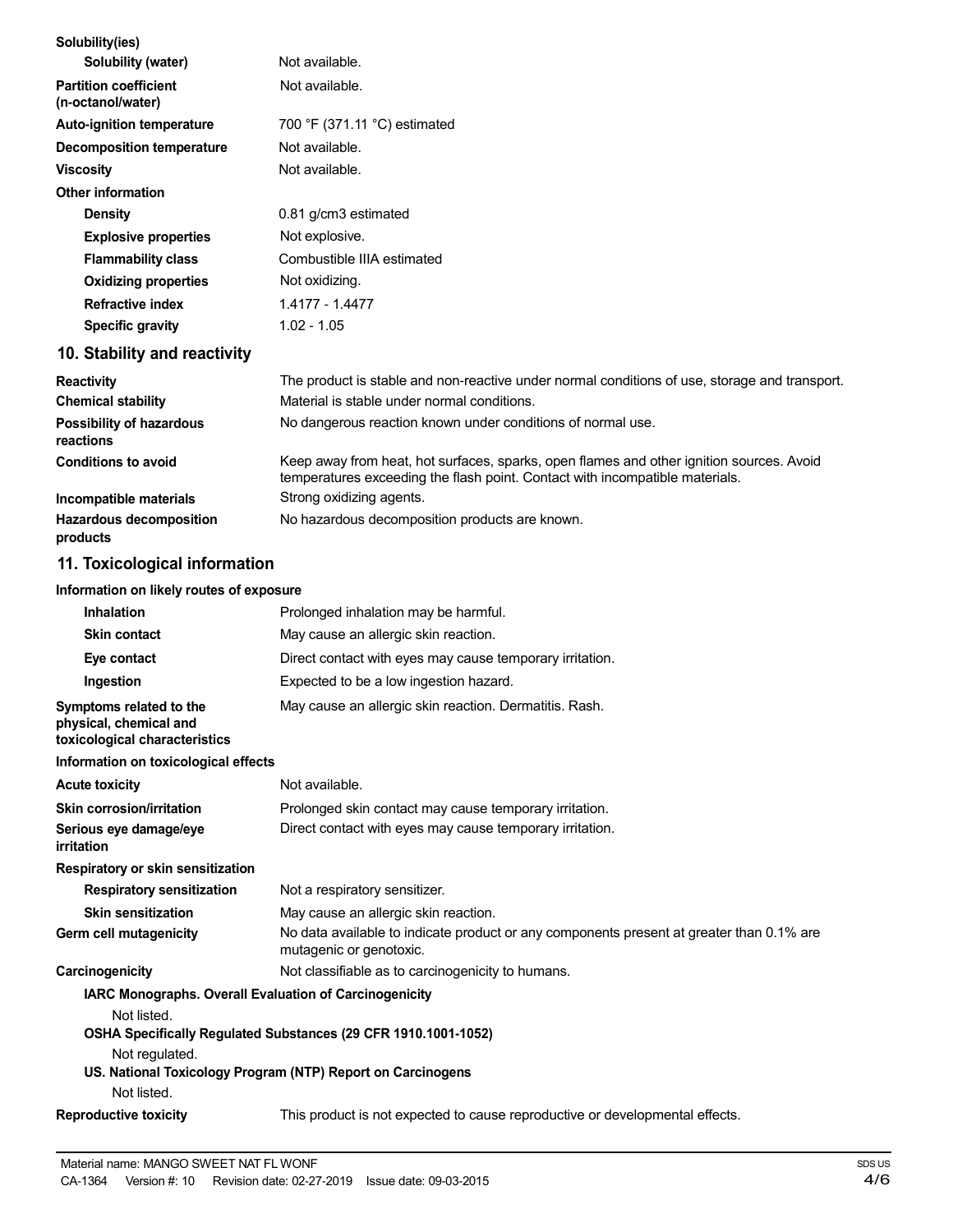| Specific target organ toxicity -<br>single exposure                                                                  | Not classified.                                                                                                                                                                                                        |
|----------------------------------------------------------------------------------------------------------------------|------------------------------------------------------------------------------------------------------------------------------------------------------------------------------------------------------------------------|
| Specific target organ toxicity -<br>repeated exposure                                                                | Not classified.                                                                                                                                                                                                        |
| <b>Aspiration hazard</b>                                                                                             | Not an aspiration hazard.                                                                                                                                                                                              |
| <b>Chronic effects</b>                                                                                               | Prolonged inhalation may be harmful.                                                                                                                                                                                   |
| 12. Ecological information                                                                                           |                                                                                                                                                                                                                        |
| <b>Ecotoxicity</b>                                                                                                   | The product is not classified as environmentally hazardous. However, this does not exclude the<br>possibility that large or frequent spills can have a harmful or damaging effect on the environment.                  |
| Persistence and degradability                                                                                        | No data is available on the degradability of any ingredients in the mixture.                                                                                                                                           |
| <b>Bioaccumulative potential</b>                                                                                     |                                                                                                                                                                                                                        |
| Partition coefficient n-octanol / water (log Kow)<br>PROPYLENE GLYCOL                                                | <b>NOM NFI</b><br>$-0.92$                                                                                                                                                                                              |
| <b>Mobility in soil</b>                                                                                              | No data available.                                                                                                                                                                                                     |
| Other adverse effects                                                                                                | No other adverse environmental effects (e.g. ozone depletion, photochemical ozone creation<br>potential, endocrine disruption, global warming potential) are expected from this component.                             |
| 13. Disposal considerations                                                                                          |                                                                                                                                                                                                                        |
| <b>Disposal instructions</b>                                                                                         | Collect and reclaim or dispose in sealed containers at licensed waste disposal site. Dispose of<br>contents/container in accordance with local/regional/national/international regulations.                            |
| Local disposal regulations                                                                                           | Dispose in accordance with all applicable regulations.                                                                                                                                                                 |
| Hazardous waste code                                                                                                 | The waste code should be assigned in discussion between the user, the producer and the waste<br>disposal company.                                                                                                      |
| Waste from residues / unused<br>products                                                                             | Dispose of in accordance with local regulations. Empty containers or liners may retain some<br>product residues. This material and its container must be disposed of in a safe manner (see:<br>Disposal instructions). |
| <b>Contaminated packaging</b>                                                                                        | Since emptied containers may retain product residue, follow label warnings even after container is<br>emptied. Empty containers should be taken to an approved waste handling site for recycling or<br>disposal.       |
| 14. Transport information                                                                                            |                                                                                                                                                                                                                        |
| <b>DOT</b>                                                                                                           |                                                                                                                                                                                                                        |
| Not regulated as dangerous goods.<br><b>IATA</b>                                                                     |                                                                                                                                                                                                                        |
| Not regulated as dangerous goods.<br><b>IMDG</b>                                                                     |                                                                                                                                                                                                                        |
| Not regulated as dangerous goods.                                                                                    |                                                                                                                                                                                                                        |
| Transport in bulk according to<br>Annex II of MARPOL 73/78 and<br>the IBC Code                                       | Not established.                                                                                                                                                                                                       |
| 15. Regulatory information                                                                                           |                                                                                                                                                                                                                        |
| <b>US federal regulations</b>                                                                                        | This product is a "Hazardous Chemical" as defined by the OSHA Hazard Communication<br>Standard, 29 CFR 1910.1200.                                                                                                      |
| <b>Toxic Substances Control Act (TSCA)</b>                                                                           |                                                                                                                                                                                                                        |
| Not regulated.                                                                                                       | TSCA Section 12(b) Export Notification (40 CFR 707, Subpt. D)                                                                                                                                                          |
| <b>CERCLA Hazardous Substance List (40 CFR 302.4)</b>                                                                |                                                                                                                                                                                                                        |
| Not listed.<br><b>SARA 304 Emergency release notification</b>                                                        |                                                                                                                                                                                                                        |
| Not regulated.                                                                                                       | OSHA Specifically Regulated Substances (29 CFR 1910.1001-1052)                                                                                                                                                         |
| Not regulated.                                                                                                       |                                                                                                                                                                                                                        |
| Superfund Amendments and Reauthorization Act of 1986 (SARA)<br>SARA 302 Extremely hazardous substance<br>Not listed. |                                                                                                                                                                                                                        |
|                                                                                                                      |                                                                                                                                                                                                                        |
| Material name: MANGO SWEET NAT FL WONF                                                                               | <b>SD</b>                                                                                                                                                                                                              |